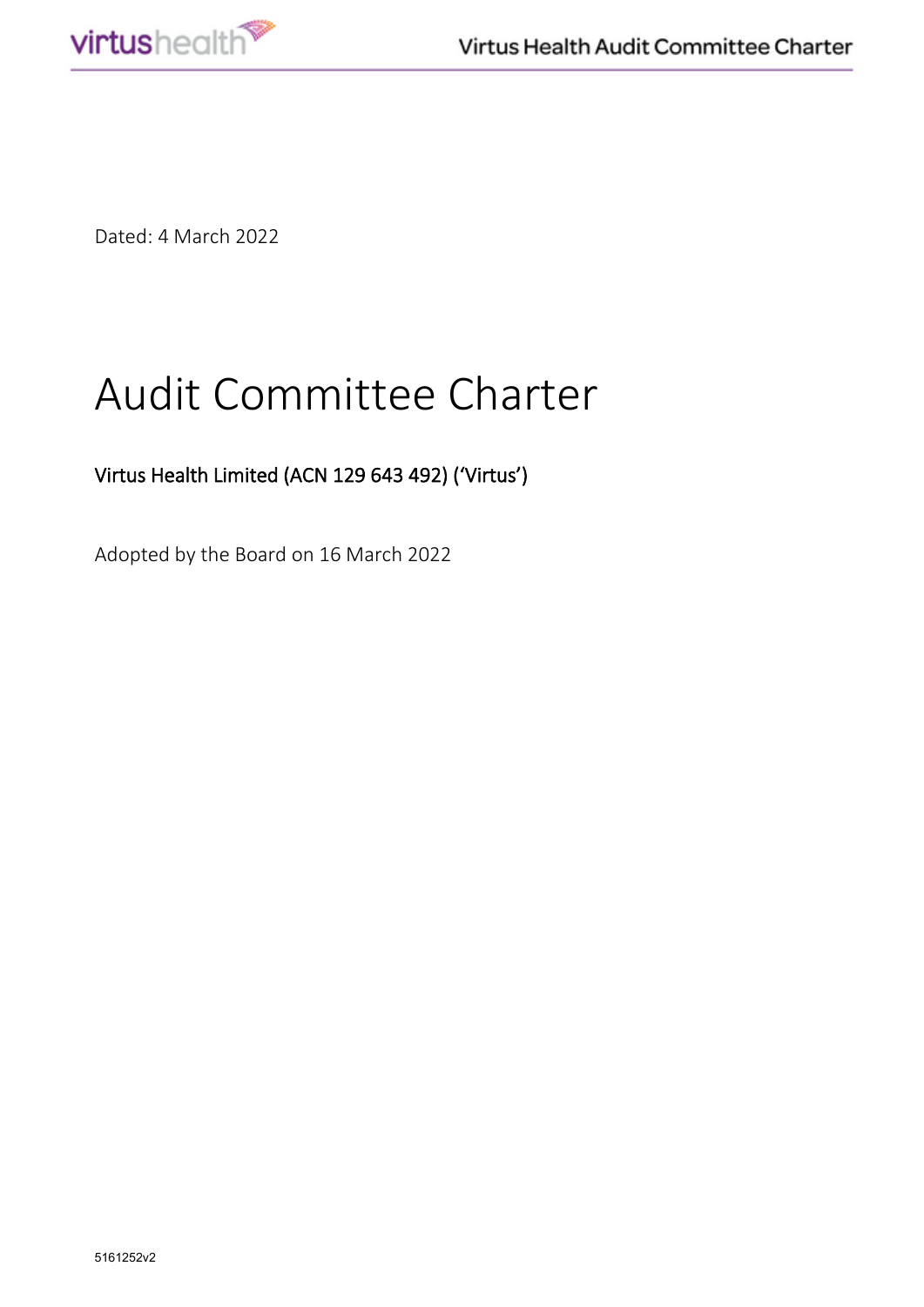# Contents

| 3. |  |
|----|--|
| 4. |  |
| 5. |  |
|    |  |
|    |  |
| 8. |  |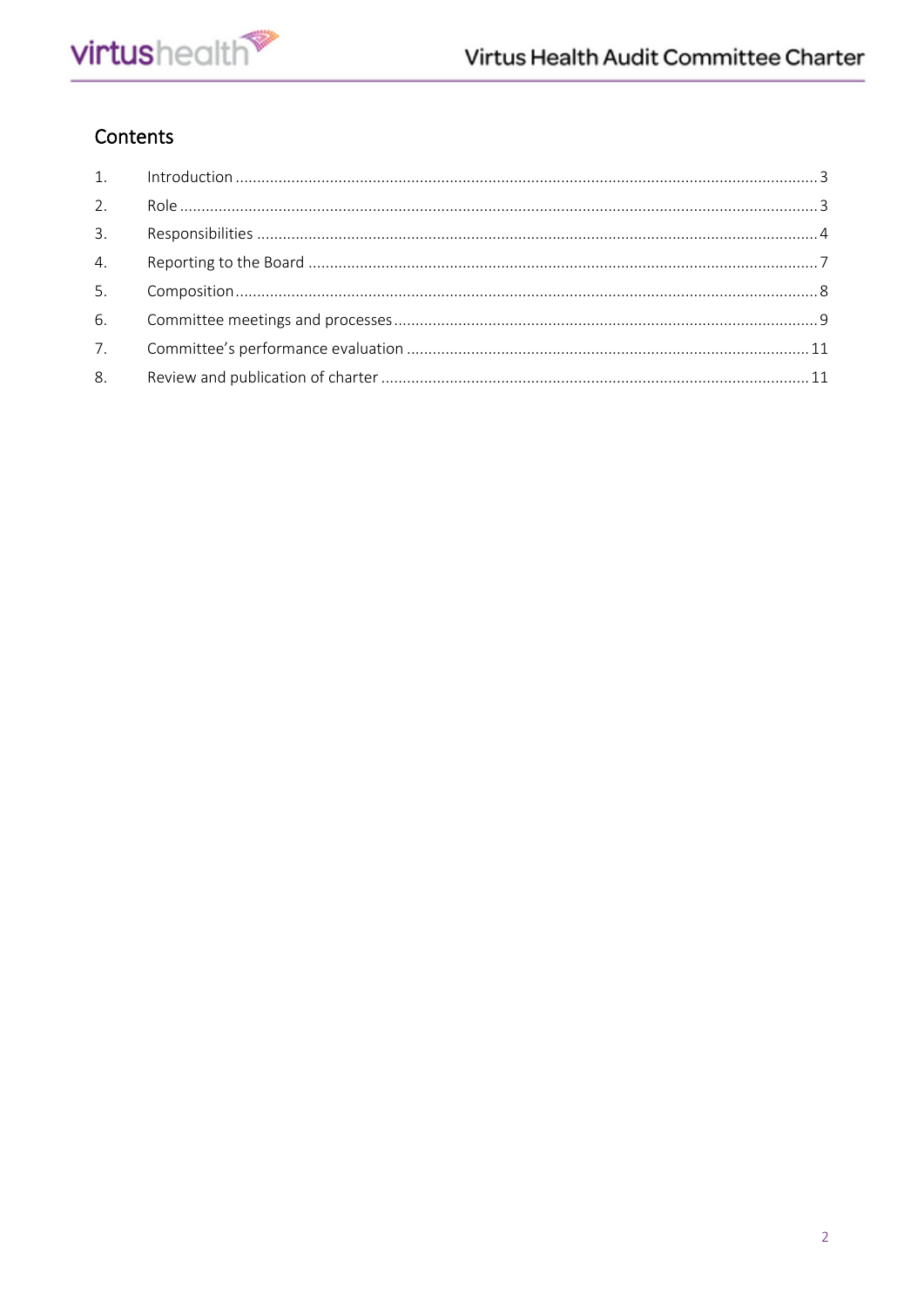# <span id="page-2-0"></span>1. INTRODUCTION

# 1.1 Purpose

The purpose of this Audit Committee Charter is to specify the authority delegated to the Audit Committee ("Committee") by the board of directors of Virtus ("Board") and to set out the role, authority, responsibilities, composition and operation of the Committee.

# 1.2 Authority

- 1.2.1 The Committee is a committee of the Board established in accordance with Virtus' constitution and is authorised by the Board to assist it in fulfilling its statutory and regulatory responsibilities.
- 1.2.2 The Committee has the authority and power to exercise the responsibilities set out in this Charter and under any separate resolutions of the Board granted to it from time to time.
- 1.2.3 The Committee is not a policy-making body, nor does it have a substantive executive function in its own right.
- 1.2.4 The Chief Financial Officer is responsible for the preparation, presentation, quality and integrity of information provided to the Committee.

# <span id="page-2-1"></span>2. ROLE

- 2.1 The role of the Committee is to provide independent and objective oversight of Virtus' accounting, auditing and financial reporting responsibilities, by:
	- 2.1.1 acting at all times, with due care, skill and diligence;
	- 2.1.2 reporting to the Board on risk matters (particularly those relating to accounting, auditing and financial reporting);
	- 2.1.3 making recommendations to improve the risk framework; and
	- 2.1.4 bringing any issues to the Board's attention.
- 2.2 The Committee, in practice, works closely with Management to ensure that the Board and/or the Committee are adequately informed about Virtus' financial risks.

# 2.3 General

- 2.3.1 In order to fulfill its responsibilities to the Board, the Committee will be responsible for:
- 2.3.2 oversight of the integrity of Virtus' external financial reporting and financial statements;
- 2.3.3 the appointment, remuneration, independence and competence of Virtus' external auditors;
- 2.3.4 oversight of the performance of the external audit function and review of their audits;
- 2.3.5 oversight of the effectiveness of Virtus' system of financial risk management and internal controls;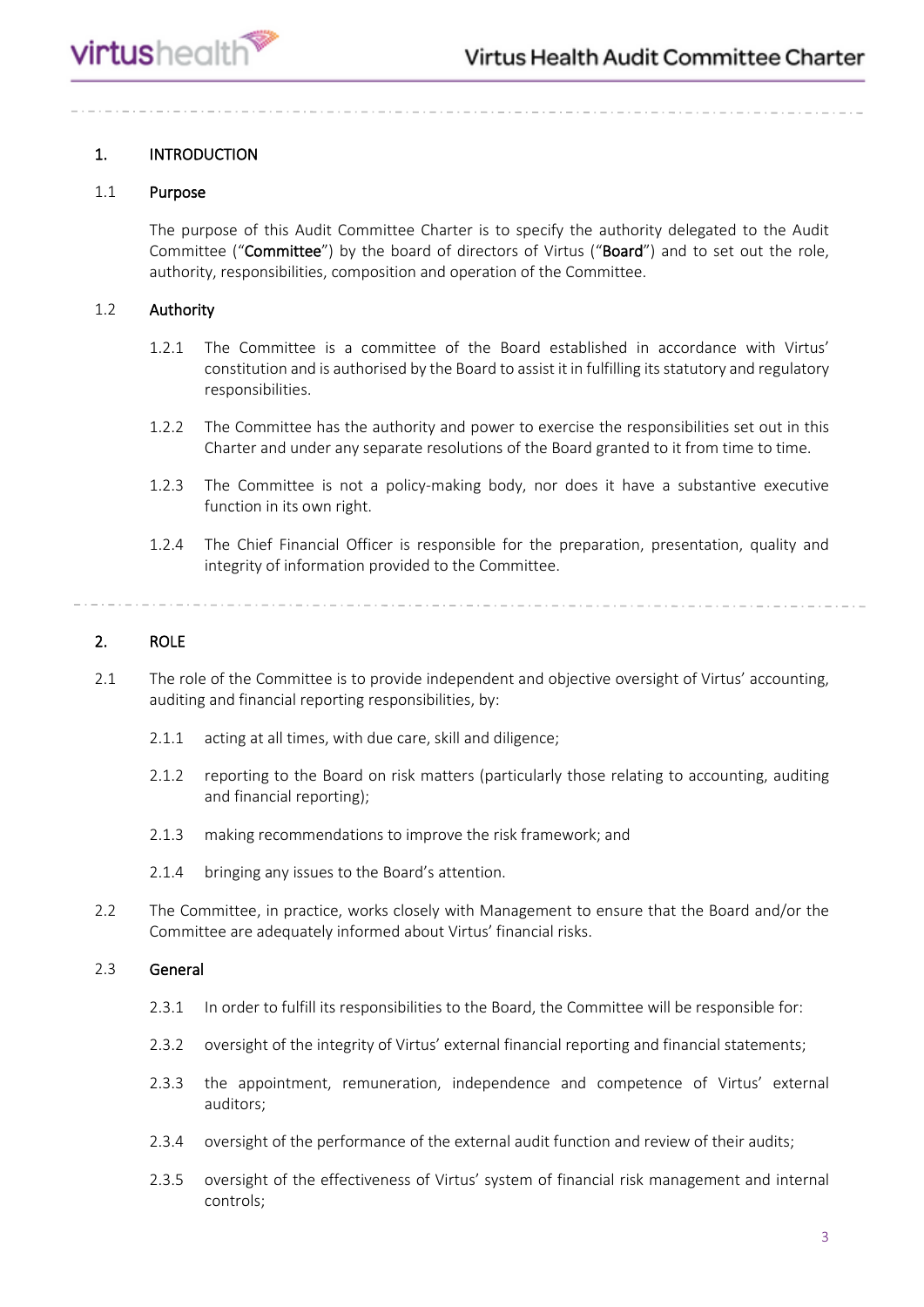

- 2.3.6 oversight of Virtus' systems and procedures for compliance with applicable legal and regulatory requirements;
- 2.3.7 in conjunction with the Risk Committee, the appointment, remuneration, independence and performance review of Virtus' internal auditors; and
- 2.3.8 oversight of tax compliance and tax filings.

# <span id="page-3-0"></span>3. RESPONSIBILITIES

# 3.1 External reporting

- 3.1.1 In order to fulfill its responsibilities to the Board, the Committee is responsible for:
	- (a) reviewing the appropriateness of the accounting principles and policies adopted by management in the preparation and presentation of financial reports;
	- (b) overseeing the preparation of financial reports and reviewing the results of external audits of these reports;
	- (c) overseeing and monitoring financial, tax and accounting risks, including matters referred to the Committee by the Risk Committee;
	- (d) assessing significant estimates and assumptions in financial reports prepared by Management by scrutinising the processes used to derive material estimates and judgments and seeking verification of those estimates and assumptions, including from external auditors; reviewing Management's processes for ensuring and monitoring compliance with laws, regulations and other requirements relating to the preparation of accounts and external reporting by Virtus of financial and associated non-financial information;
	- (e) assessing (before publication) whether external financial reporting and associated non-financial information is consistent with the Committees' information and knowledge and is adequate for shareholder needs;
	- (f) reviewing material documents and reports prepared by Management for lodgement with financial regulators, assessing their impact on Virtus and making recommendations to the Board on their approval or amendment;
	- (g) ensuring that a comprehensive process is established to capture issues for the purpose of continuous reporting to ASX;
	- (h) reviewing the completeness and accuracy of Virtus' main corporate governance practices as required by ASX Listing Rules;
	- (i) assessing information from external auditors that affects the quality of financial reports;
	- (j) requiring the external auditor to provide an independent assessment of the appropriateness of the accounting principles and the financial disclosure practices adopted by Management;
	- (k) assessing solvency and the going concern assumption;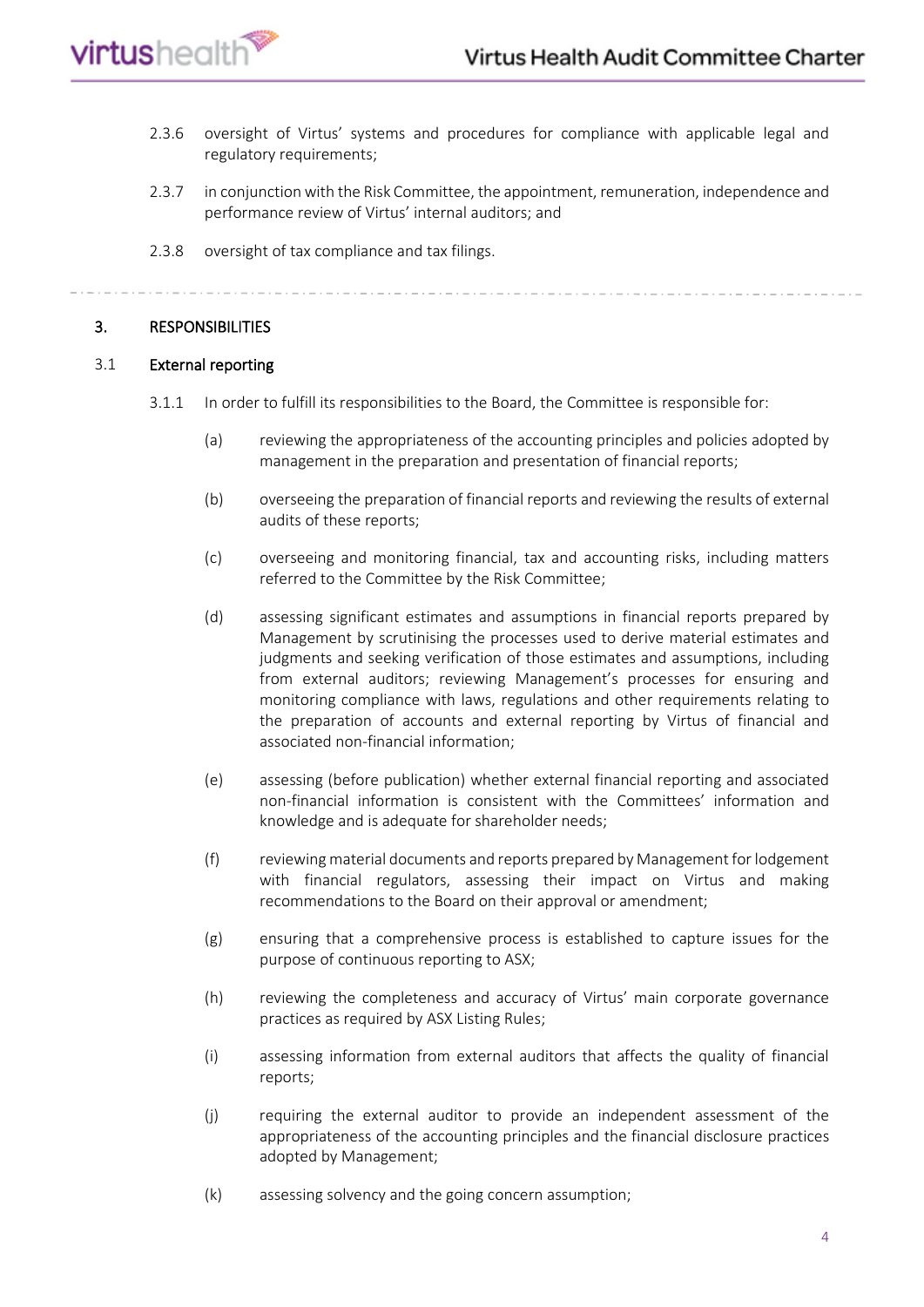

- (l) assessing the management of non-financial information in documents to ensure that conflicts with financial statements and other documents do not occur; and
- (m) recommending to the Board whether the financial statements and associated nonfinancial information should be signed by the Board based on the Committee's assessment of them.

# 3.2 Internal control

- 3.2.1 In order to fulfill its responsibilities to the Board, the Committee is responsible for:
	- (a) preparing a financial risk profile which describes the material financial risks facing Virtus;
	- (b) regularly reviewing and updating the financial risk profile;
	- (c) ensuring that Virtus has an effective financial risk management system and that there is a process in place for assessing / monitoring its effectiveness;
	- (d) assessing and ensuring that there are effective internal processes for determining and managing key financial risk areas, such as:
		- (A) non-compliance with laws, regulations, standards and best practice guidelines including industrial relations, anti-bribery and money laundering, whistleblowing, modern slavery, privacy and cyber security, occupational health and safety, environmental and trade practices laws;
		- (B) important judgments, assumptions and accounting estimates;
		- (C) business licence requirements (in conjunction with the Risk Committee);
		- (D) litigation and claims (in conjunction with the Risk Committee);
		- (E) corruption, fraud and theft (in conjunction with the Risk Committee); and
		- (F) relevant business risks not dealt with by other Board committees;
	- (e) receiving reports concerning material and actual incidents within the risk areas above and ensuring that macro risks are reported to the Board at least annually;
	- (f) overseeing investigations of breaches or potential breaches of internal controls, and incidents within the risk areas above, particularly in relation to accounts and financial reporting;
	- (g) examining and evaluating the effectiveness of the internal control system with Management and external auditors and making improvements thereto;
	- (h) encouraging voluntary reporting by employees to the Committee of breaches of internal controls and Virtus policies, and incidents within the risk areas above;
	- (i) assessing existing controls that Management has in place for unusual transactions or transactions with more than an accepted level of financial risk in conjunction with the Risk Committee; and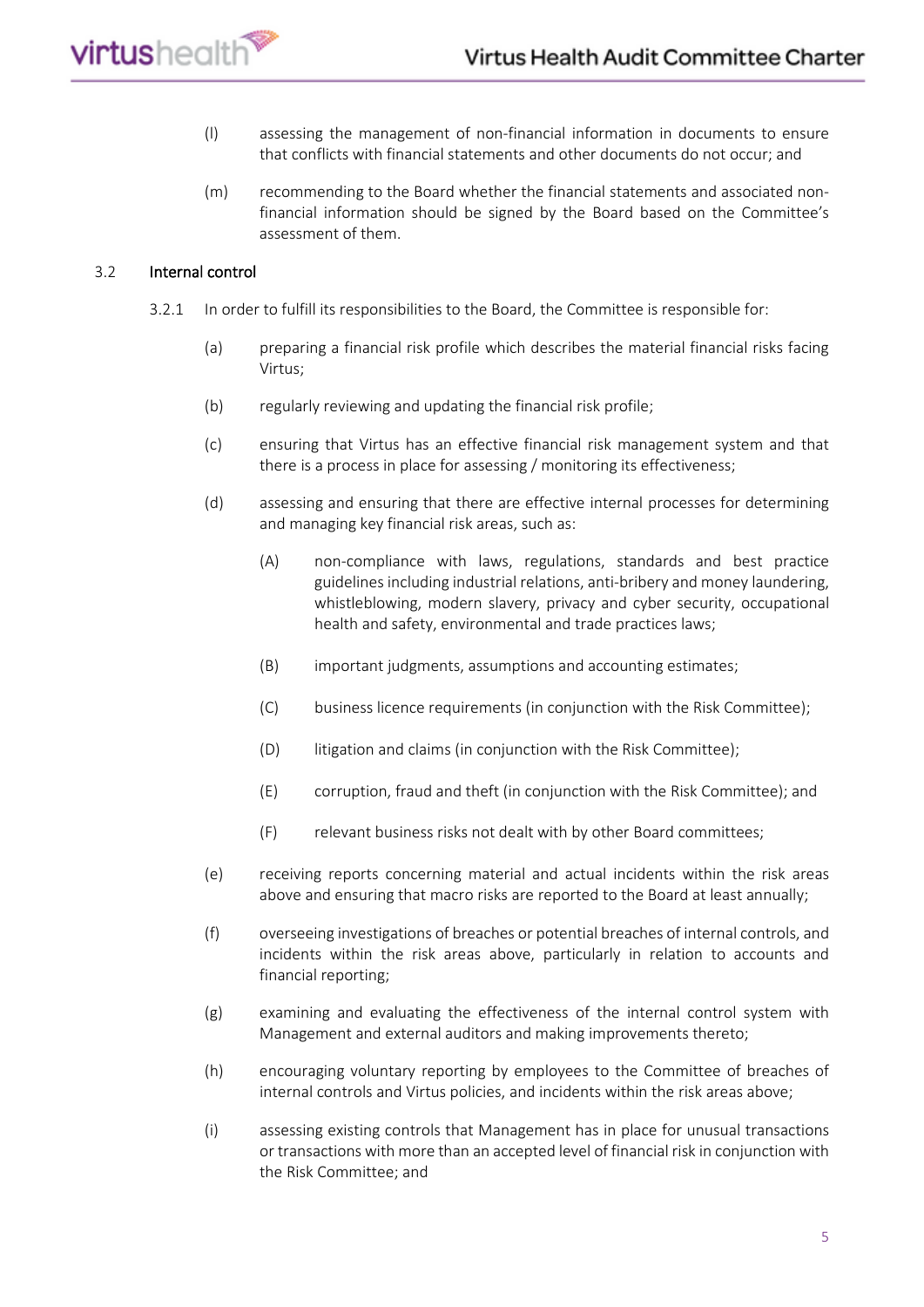

(j) meeting periodically with key Management, external auditors and compliance staff to understand Virtus' internal control environment.

# 3.3 Internal Audit

- 3.3.1 The Committee, in conjunction with the Risk Committee, is responsible for overseeing the appointment, independence and access of the internal audit function. The Committee will review Internal Audit reports that relate to reviews of financial controls and will take into account the following factors in carrying out this role:
	- (a) international internal audit standards become familiar with the guidance issued by the Institute of Internal Auditors in respect of the responsibilities, activities and elements of an effective internal audit function;
	- (b) clarify expectations with senior management, Board and Risk Committee to ensure that the role of the internal audit function is understood and to clarify the expectations and responsibilities of all parties with respect to financial risk management and internal control activities;
	- (c) reviewing the internal audit charter;
	- (d) reviewing and approving the scope of the internal audit plan based on Virtus' key risks which identifies the areas of greatest exposure and need for assurance and monitor Management's execution of the internal auditor's recommendations;
	- (e) understanding the internal audit quality assurance processes; and
	- (f) appointment and removal of the internal audit service provider is a matter for the Board acting on recommendation from the Audit and Risk Committees.

#### 3.4 External audit

- 3.4.1 In order to fulfill its responsibilities to the Board, the Committee is responsible for:
	- (a) making recommendations to the Board on the appointment and remuneration of the external auditor and, if appropriate, recommending that tenders be called to assist in deciding which external auditor should be recommended;
	- (b) inviting the external auditor to attend Committee meetings to review the external audit plan, including reviewing the scope of the audit, identified risk areas and any additional procedures, with the external auditor on a periodic basis;
	- (c) agreeing the terms of engagement of the external auditor before the start of each audit. This will include reviewing the external auditor's fee and being satisfied that an effective, comprehensive and complete audit can be conducted for the external auditor's set fee;
	- (d) monitoring the effectiveness and independence of the external auditor, and periodically assessing their performance;
	- (e) reviewing the external auditor's independence based on the external auditor's relationships and services with Virtus and other organisations. This will include assessing whether the external auditor's provision of non-audit services impairs or appears to impair their judgment or independence and, if required, developing polices for Board approval to ensure this does not occur: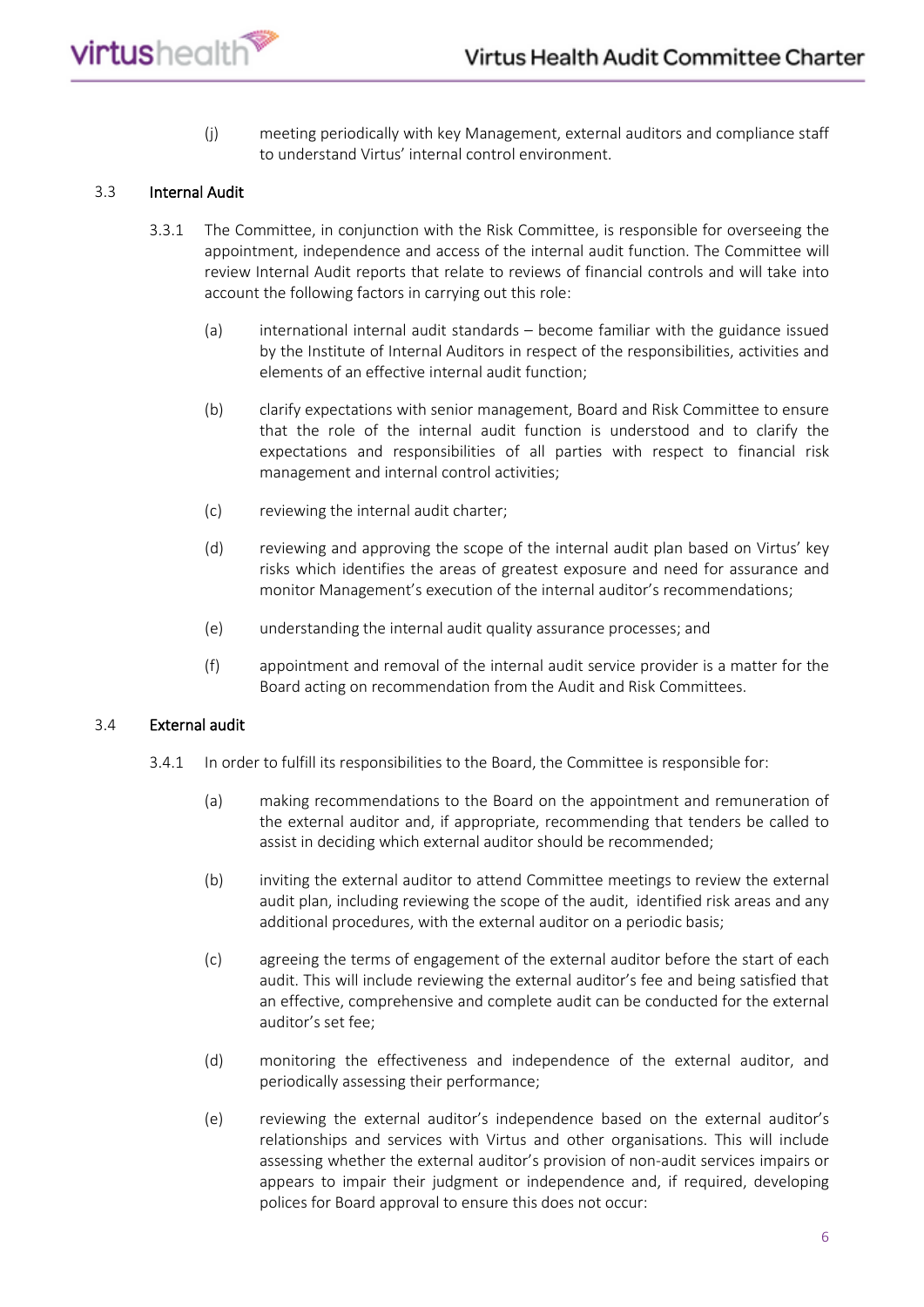- (f) making recommendations to the Board on the removal of the external auditor ensuring that any recommendation to replace the external auditor is carefully evaluated before the Board makes a final decision;
- (g) inviting the external auditor to attend Committee meetings to discuss audit results and in particular reviewing the half-year and annual external audit reports, assessing the findings and recommendations set out therein, and seeking confirmation that Management has responded appropriately to the audit findings;
- (h) discussing with the external auditor any specific points of divergence with Virtus' management;
- (i) monitoring and examining Management's response to the external auditor's findings and recommendations;
- (j) reviewing all representation letters signed by Management and ensuring all information provided is complete and appropriate;
- (k) meeting with the external auditor without Management present at least once a year; and
- (l) establishing procedures for the selection and appointment of the external auditor and for the rotation of external audit engagement partners.

# 3.5 Related party transactions

The Committee is responsible for reviewing and monitoring the propriety of related party transactions. Refer to the Code of Conduct for expected behaviour and the process for resolving conflicts of interest.

# <span id="page-6-0"></span>4. REPORTING TO THE BOARD

- 4.1 The Committee will regularly report to the Board.
- 4.2 These reports will contain all matters relevant to the Committee's responsibilities, including:
	- 4.2.1 an assessment of whether external reporting is consistent with the Committee's information and knowledge, and if this external reporting is adequate for shareholder needs;
	- 4.2.2 any recommendations for changes to the financial statements;
	- 4.2.3 the Committee's guidelines for the selection and appointment of the external auditor and for the rotation of external audit engaged;
	- 4.2.4 any recommendations for the appointment or removal of an external auditor;
	- 4.2.5 a statement to the Board for inclusion in the annual report as to whether the Committee is satisfied that the provision of any non-audit services is compatible with the independence of the external auditor; and
	- 4.2.6 the results of its review of risk management and internal compliance and control systems.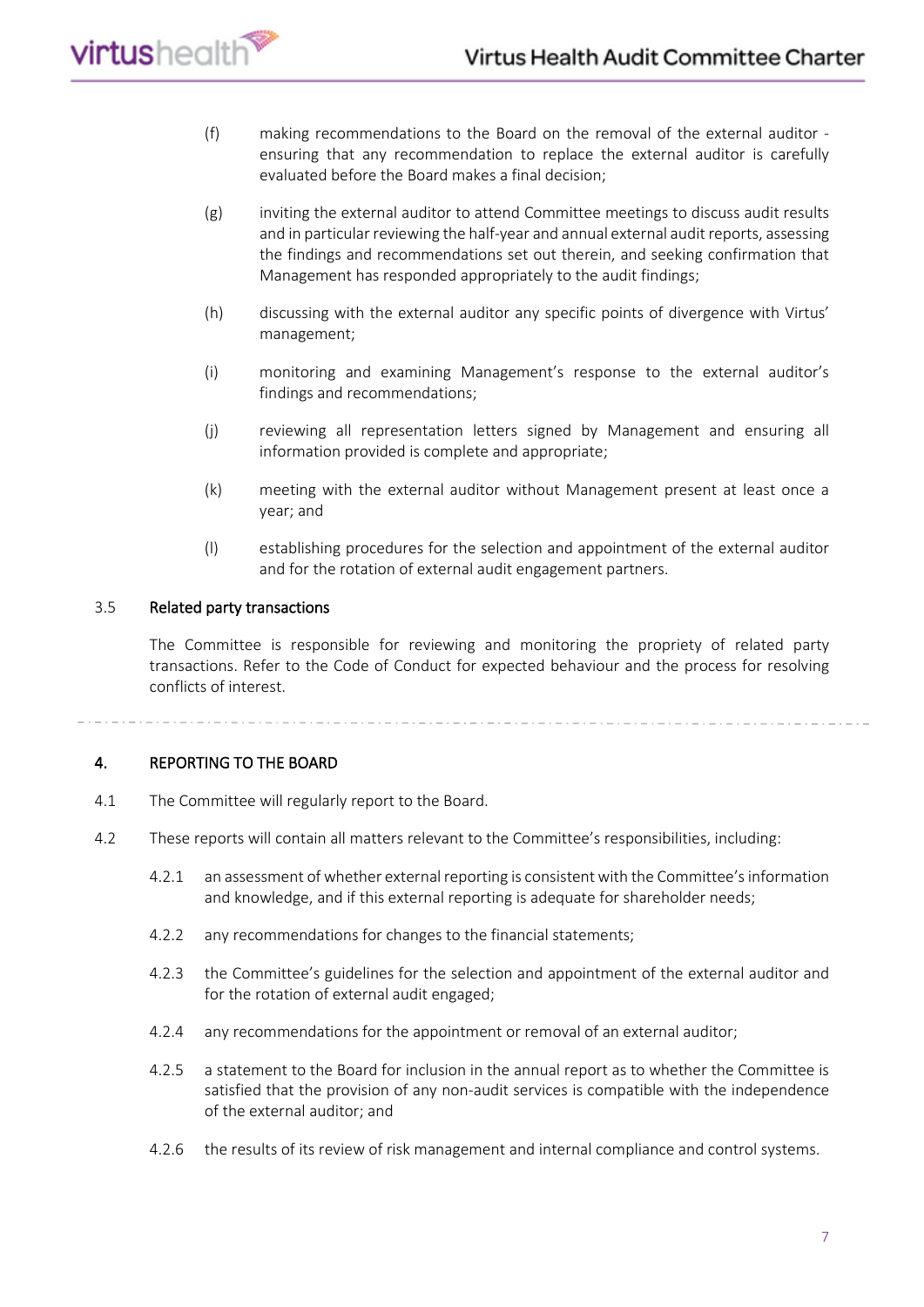

# 4.3 Other

4.3.1 The Committee will perform any other responsibilities as may be delegated to it by the Board from time to time.

# <span id="page-7-0"></span>5. COMPOSITION

# 5.1 5.1 Composition

- 5.1.1 The Committee will consist of:
	- (a) only non-executive directors;
	- (b) a majority of independent directors; and
	- (c) at least three members,

# (each a Committee Member)

5.1.2 Committee membership is reviewed periodically and re-appointment to the Committee is not automatic. Appointments and resignations are determined and approved by the Board.

# 5.2 Technical expertise

- 5.2.1 The Committee must be structured so that:
	- (a) all members are financially literate, that is, are able to read and understand financial statements;
	- (b) at least one member has financial expertise, that is, is an accountant or financial professional with experience of financial and accounting matters; and
	- (c) some members have an understanding of the industry in which Virtus operates.

# 5.3 Skills development

5.3.1 If the Committee chairperson approves, a Committee member may attend seminars or training related to the functions and responsibilities of the Committee at Virtus' expense.

# 5.4 Commitment of Committee members

- 5.4.1 Committee members must devote the necessary time and attention for the Committee to carry out its responsibilities.
- 5.4.2 At the first Committee meeting after their appointment and when the Board reviews Committee membership, each Committee Member must confirm that they are able to devote sufficient time and attention to the Committee for the coming year.

# 5.5 Chairperson

5.5.1 The chairperson of the Committee (Chair) must be an independent non-executive director who is not the chairperson of the Board.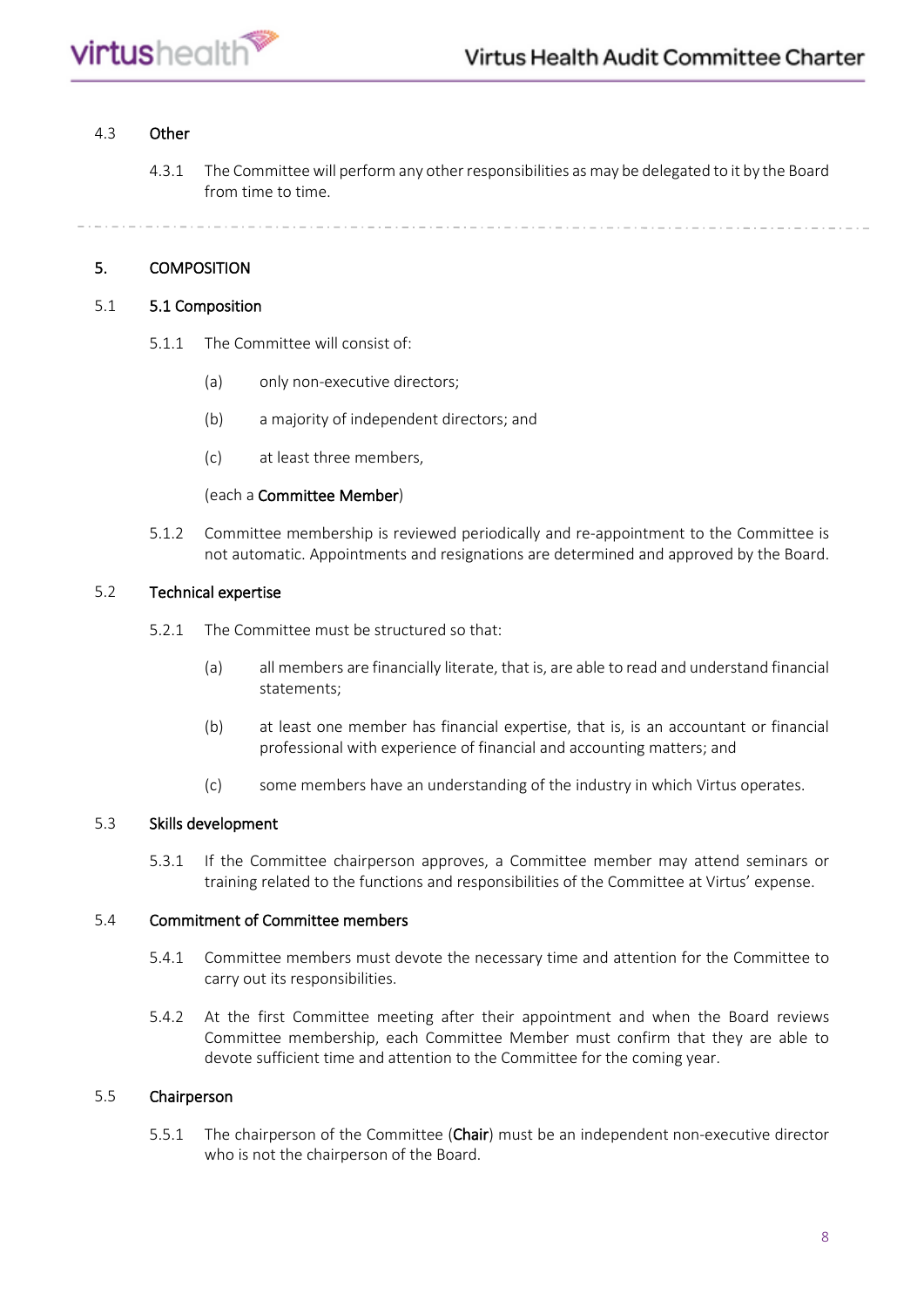

- 5.5.2 The Chair is responsible to lead the Committee and oversee the process for the Committee's performance of its role in accordance with this Charter.
- 5.5.3 The Chair is responsible for:
	- (a) fostering an open, inclusive and where appropriate, robust discussion and debate by the Committee;
	- (b) call Committee meetings;
	- (c) set the Agenda, ensuring appropriate time and attention is devoted to matters within the responsibilities of the Committee;
	- (d) liaise with the CEO, CFO, senior management, the internal auditor and the external auditor, to ensure the Committee has the information necessary to enable effective decision-making;
	- (e) will report on the business of Committee meetings to the Board and convey Committee recommendations; and
- 5.5.4 The Chair is appointed by the Board.
- 5.5.5 If, for a particular Committee meeting, the Chair is not present within 10 minutes of the nominated starting time of the meeting, the Committee may elect an alternative chairperson for the meeting.

#### 5.6 Secretary

- 5.6.1 The Company Secretary (or other appropriate designated person) will act as Secretary to the Audit committee.
- 5.6.2 The Secretary will assist the Chair to develop and distribute agendas, papers, minutes and calendar

# <span id="page-8-0"></span>6. COMMITTEE MEETINGS AND PROCESSES

# 6.1 Meetings

Meetings and proceedings of the Committee are governed by the provisions in Virtus' constitution regulating meetings and proceedings of the Board and committees of the Board in so far as they are applicable and not inconsistent with this Charter.

# 6.2 Frequency and calling of meetings

The Committee will meet at least four times per year or as frequently as required to undertake its role effectively. Chair must call a meeting of the Committee if requested by any Committee member, the external auditor or the chairperson of the Board.

#### 6.3 Quorum

Two directors constitute a quorum for meetings of the Committee.

#### 6.4 Attendance by management and advisors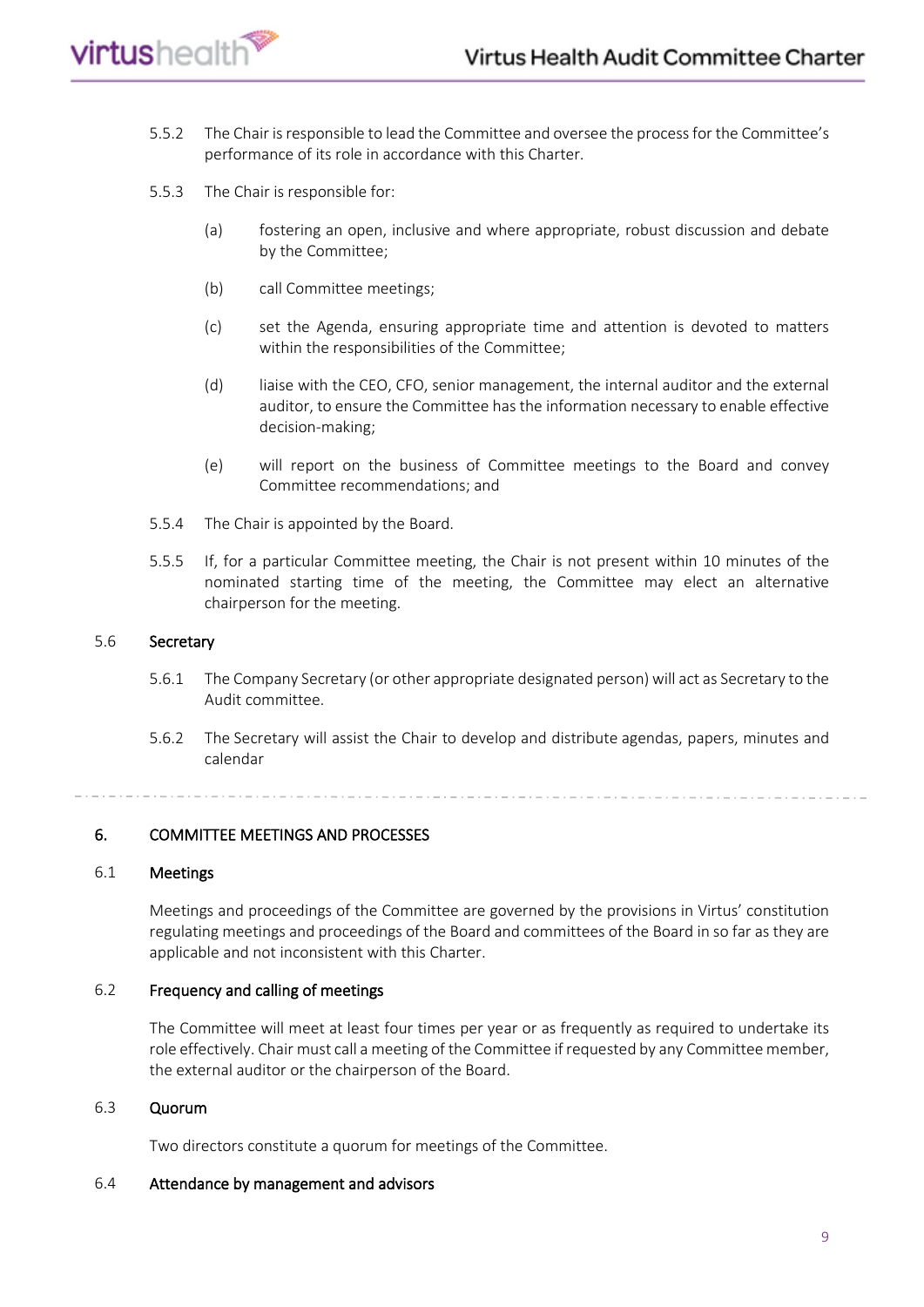- 6.4.1 Executives of the Company or Group may be invited to attend scheduled meetings of the Committee and a standing invitation will be issued to the external auditors.
- 6.4.2 The Chair may also invite other senior managers and external advisors to attend meetings of the Committee. The Committee may request management and/or others to provide such input and advice as required.
- 6.4.3 Non-executive directors of the Company may attend meetings of the Committee at any time after notifying the Chair of their intention to attend.

# 6.5 Agenda and documents

virtushealth<sup>®</sup>

- 6.5.1 The Chair determines the meeting agenda after appropriate consultation with Management.
- 6.5.2 Unless otherwise agreed or considered necessary by the Chair, notice of each meeting confirming the venue, date and time together with an agenda of items to be discussed and supporting documentation, will be circulated by the Secretary to each Committee Member and any other individual invited to attend, not less than three business days before the meeting.
- 6.5.3 The Committee will refer an issue to the Board or another Board committee where:
	- (a) the issue falls within the Board or another Board Committee's responsibility;
	- (b) relates to evidence of material inconsistencies in compliance with Virtus' other policies;
	- (c) there is evidence of failings of controls to effectively manage risks; or
	- (d) if it would benefit the Board or another meeting's consideration.

# 6.6 Access to information and advisors

- 6.6.1 The Chair receives all reports between the external auditor and Management.
- 6.6.2 The Committee has the authority to:
	- (a) require Management or others to attend meetings and to provide any information or advice that the Committee requires that is necessary to fulfil its responsibilities;
	- (b) access Virtus' documents and records as is necessary to fulfil its responsibilities;
	- (c) obtain the advice of special or independent counsel, accountants or other experts, without seeking approval of the Board or Management as is necessary to fulfil its responsibilities; and
	- (d) access Management and external auditors as is necessary to fulfil its responsibilities.

# 6.7 Minutes

- 6.7.1 The Secretary will keep minute books to record the proceedings and resolutions of its meetings.
- 6.7.2 The Chair, or delegate, will report to the Board after each Committee meeting. Minutes of Committee meetings will be included in the papers for the next Board meeting after each Committee meeting.